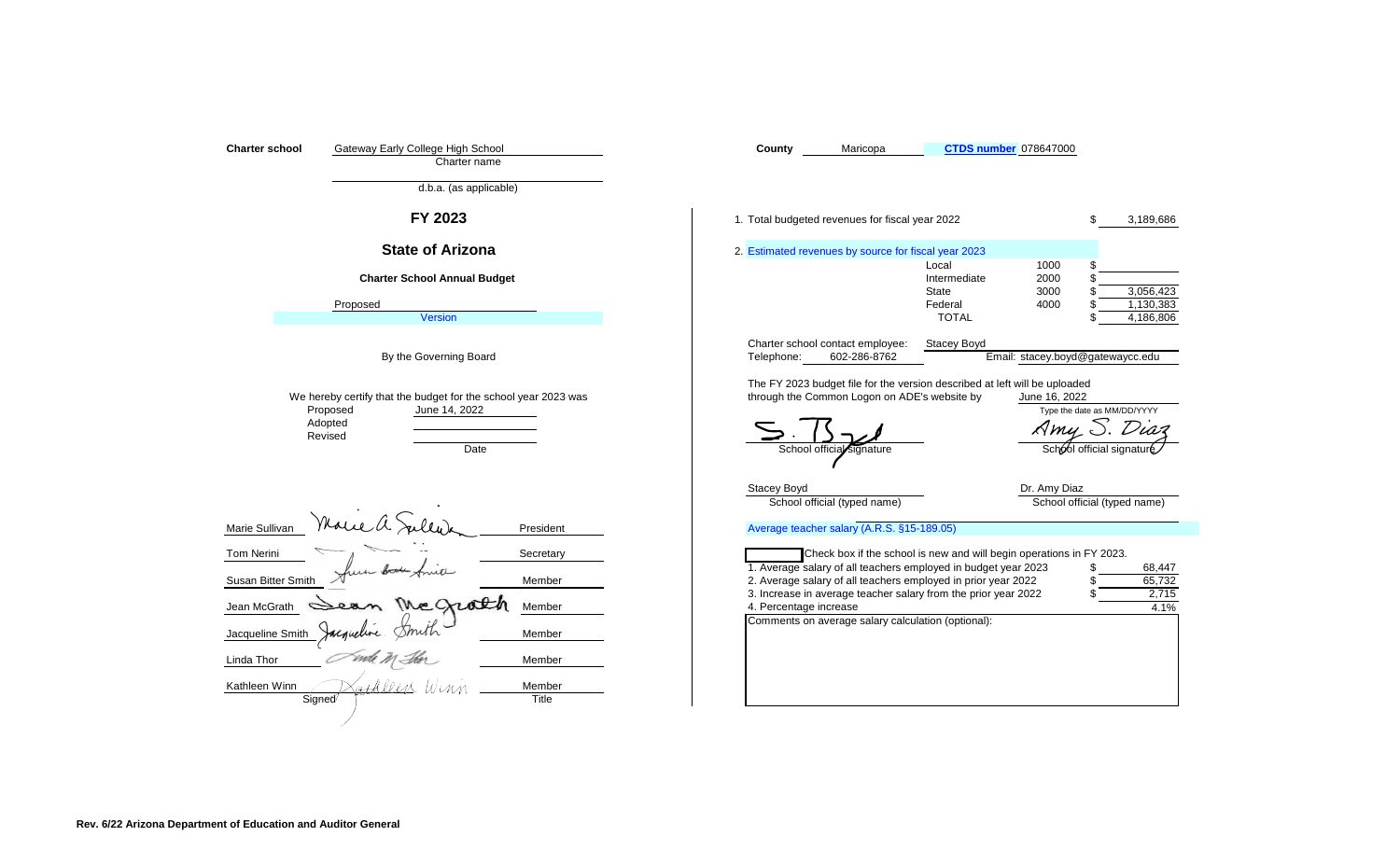### Charter school County Maricopa CTDS number 078647000 Gateway Early College High School

## **Charter contact information**

|                                                      | Prefix | First name                        | Last name           | Email address                         | Telephone number |
|------------------------------------------------------|--------|-----------------------------------|---------------------|---------------------------------------|------------------|
| <b>Charter Representative</b>                        |        | Stacey                            | Boyd                | stacey.boyd@gatewaycc.edu             | 602-286-8757     |
| <b>Charter Representative</b>                        |        | Amy                               | Diaz                | amy.diaz@gatewaycc.edu                | 602-286-8008     |
| <b>Executive Assistant to Charter Representative</b> | Mrs.   | Maria                             | Gaiser              | maria.gaiser@gatewaycc.edu            | 602-286-5772     |
| <b>Business Manager</b>                              |        | Tonv                              | Asti                | anthony.asti@gatewaycc.edu            | 602-286-8017     |
| <b>Business Consultant</b>                           | Ms.    | Elena                             | Velez               | elena.velez@domail.maricopa.edu       | 480-731-8616     |
| AzEDS/ADM Data Coordinator                           | Mrs.   | Maria                             | Gaiser              | maria.gaiser@gatewaycc.edu            | 602-286-5772     |
| <b>SPED Data Coordinator</b>                         | Mrs.   | Stacey                            | Boyd                | stacey.boyd@gatewaycc.edu             | 602-286-8757     |
| <b>Poverty Coordinator</b>                           | Ms.    | Luz                               | Rodriguez           | rodriguez@gatewaycc.edu               | 602-286-8770     |
| Assessments Coordinator                              |        | Stacey                            | Boyd                | stacey.boyd@gatewaycc.edu             | 602-286-8757     |
| <b>Curriculum Coordinator</b>                        |        | Stacey                            | Boyd                | stacey.boyd@gatewaycc.edu             | 602-286-8757     |
| Information Technology (IT) Director                 |        | Mark                              | Koan                | mark.koan@domail.maricopa.edu         | 480-731-8895     |
| Governing Board Member                               | Ms.    | Marie                             | Sullivan            | marie.sullivan@domail.maricopa.edu    | 480-731-8889     |
| Governing Board Member                               |        | Tom                               | Nerini              | tom.nerini@domail.maricopa.edu        | 480-731-8889     |
| Governing Board Member                               | Dr.    | Linda                             | Thor                | linda.thor@domail.maricopa.edu        | 480-731-8889     |
| Governing Board Member                               | Ms     | Kathleen                          | Winn                | kathleen.winn@domail.maricopa.edu     | 480-731-8889     |
| Governing Board Member                               | Ms     | Jacqueline                        | Smith               | jacqueline.smith@domail.maricopa.edu  | 480-731-8889     |
| Governing Board Member                               | Ms.    | Susan                             | <b>Bitter Smith</b> | susan.bittersmith@domail.maricopa.edu | 480-731-8889     |
| Governing Board Member                               | Ms.    | Jean                              | McGrath             | jean.mcgrath@domail.maricopa.edu      | 480-731-8889     |
| Governing Board Member                               |        |                                   |                     |                                       |                  |
| Governing Board Member                               |        |                                   |                     |                                       |                  |
|                                                      |        |                                   |                     |                                       |                  |
|                                                      |        | Select from drop-down             |                     |                                       |                  |
| Student Information System (SIS) Vendor              |        | Tyler Technologies (Schoolmaster) |                     |                                       |                  |

Accounting Information System

Is the Charter exempt from the Uniform System of Financial Records for Charter Schools (USFRCS)?

| Peoplesoft Financial Management Sys |  |
|-------------------------------------|--|
|                                     |  |
| N٥                                  |  |
|                                     |  |

Charter's website address www.gatewaycc.edu/gwechs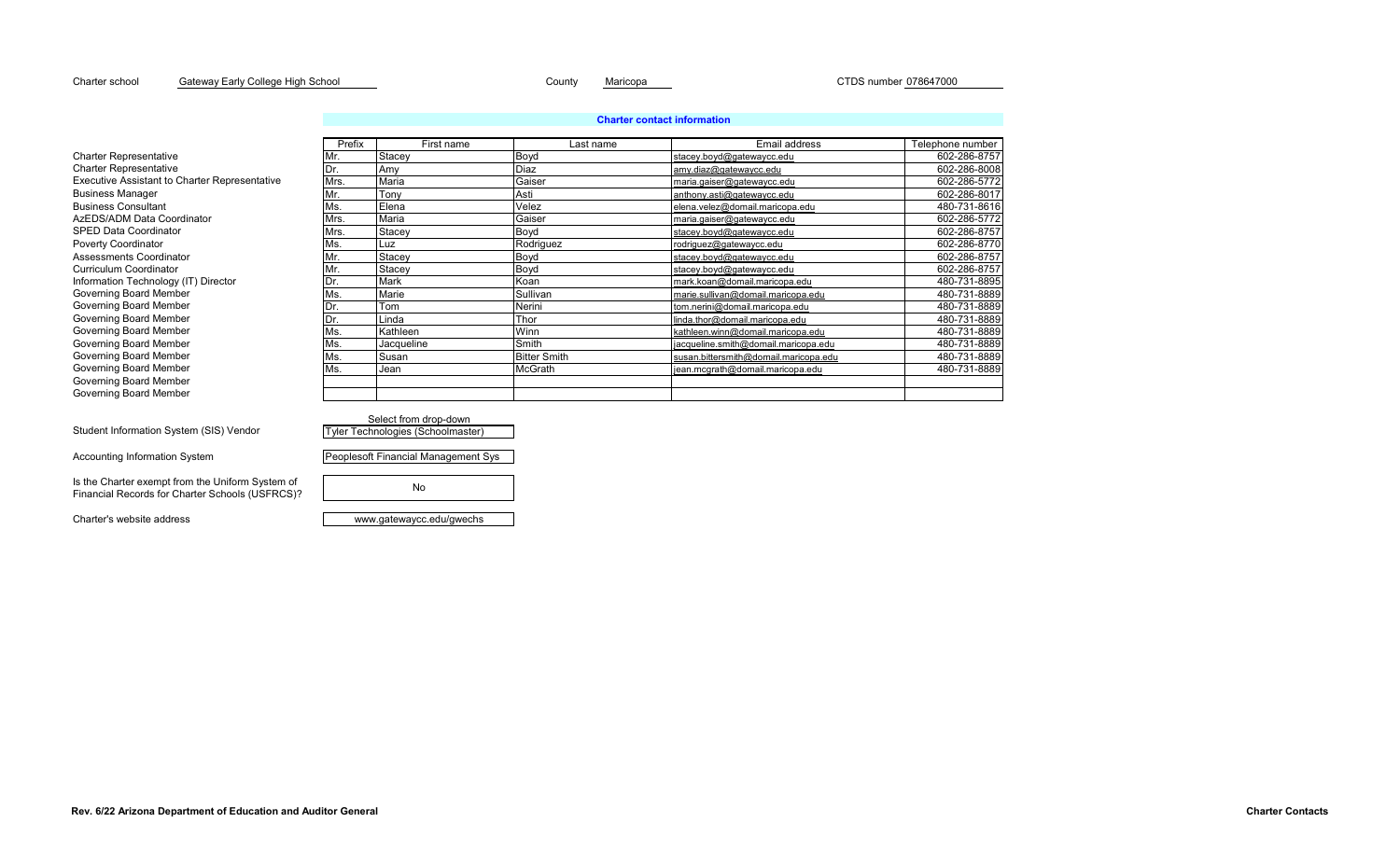| Charter school<br>Gateway Early College High School          |                 |                 |                 | County         | Maricopa       |              | CTDS number      | 078647000      |              |
|--------------------------------------------------------------|-----------------|-----------------|-----------------|----------------|----------------|--------------|------------------|----------------|--------------|
|                                                              |                 |                 |                 | Purchased      |                |              | Totals           |                |              |
| Expenses                                                     |                 |                 | Employee        | services       |                |              | Prior            | <b>Budget</b>  | %            |
|                                                              |                 | <b>Salaries</b> | <b>benefits</b> | 6300.6400.     | Supplies       | Other        | year             | year           | Increase/    |
| 1000 Schoolwide Project and 1500-1999 Other Special Projects |                 | 6100            | 6200            | 6500           | 6600           | 6800         | 2022             | 2023           | decrease     |
| 100 Regular education                                        |                 |                 |                 |                |                |              |                  |                |              |
| 1000 Instruction                                             |                 | 1,096,037       | 399,161         | 193,300        | 103.695        |              | 1.648.095        | 1,792,193      | 8.7% 1.      |
| Support services                                             |                 |                 |                 |                |                |              |                  |                |              |
| 2100 Students                                                | 2               | 138,081         | 43,318          | 8,750          |                |              | 79,275           | 190,149        | 139.9% 2.    |
| 2200 Instruction                                             | 3               | 23,180          | 15.599          | 24,000         |                | 23,000       | 33.011           | 85.779         | 159.8% 3.    |
| 2300 General administration                                  |                 |                 |                 |                |                |              | $\Omega$         | $\mathbf{0}$   |              |
| 2400 School administration                                   |                 | 347,236         | 119,728         | 2,153          | 21,036         | 2,500        | 412,100          | 492,653        | 19.5% 5.     |
| 2500 Central services                                        | հ               |                 |                 | 3,000          |                |              | 2,000            | 3,000          | $50.0\%$ 6.  |
| 2600 Operation & maintenance of plant                        |                 |                 |                 | 200            |                |              | $\overline{200}$ | 200            | $0.0\%$ 7.   |
| 2900 Other support services                                  | 8               |                 |                 | 17,000         |                |              | 7,000            | 17,000         | 142.9% 8.    |
| 3000 Operation of noninstructional services                  | $\mathbf{Q}$    |                 |                 | 16.000         |                |              | 7,500            | 16.000         | 113.3% 9.    |
|                                                              |                 |                 |                 |                |                |              |                  |                |              |
| 4000 Facilities acquisition & construction                   | 10              |                 |                 |                |                |              | 0                | 0              | 10.          |
| 5000 Debt service                                            | 11              |                 |                 |                |                |              | $\Omega$         | $\Omega$       | 11.          |
| 610 School-sponsored cocurricular activities                 | 12.             |                 |                 |                |                |              | $\mathbf 0$      | $\mathbf 0$    | 12.          |
| 620 School-sponsored athletics                               | 13.             |                 |                 |                |                | 11.800       | $\overline{0}$   | 11,800         | 13.          |
| 630, 700, 800, 900 Other programs                            | 14              |                 |                 |                |                |              | $\overline{0}$   | $\Omega$       | 14.          |
| Subtotal (lines 1-14)                                        | 15.             | 1,604,534       | 577,806         | 264,403        | 124,731        | 37,300       | 2,189,181        | 2,608,774      | 19.2% 15.    |
| 200 Special education                                        |                 |                 |                 |                |                |              |                  |                |              |
| 1000 Instruction                                             | 16.             |                 |                 | 89,707         |                |              | 86,200           | 89,707         | 4.1% 16.     |
| Support services                                             |                 |                 |                 |                |                |              |                  |                |              |
| 2100 Students                                                | 17 <sub>2</sub> |                 |                 |                |                |              | $\Omega$         | 0              | 17.          |
| 2200 Instruction                                             | 18.             |                 |                 |                |                |              | $\overline{0}$   | $\overline{0}$ | 18.          |
| 2300 General administration                                  | 19.             |                 |                 |                |                |              | $\mathbf 0$      | $\mathbf 0$    | 19.          |
| 2400 School administration                                   | 20              |                 |                 |                |                |              | 0                | 0              | 20.          |
| 2500 Central services                                        | 21              |                 |                 |                |                |              | $\Omega$         | $\mathbf 0$    | 21.          |
| 2600 Operation & maintenance of plant                        | 22              |                 |                 |                |                |              | $\mathbf 0$      | 0              | 22.          |
| 2900 Other support services                                  | 23              |                 |                 |                |                |              | $\Omega$         | $\Omega$       | 23.          |
| 3000 Operation of noninstructional services                  | 24              |                 |                 |                |                |              | $\mathbf 0$      | 0              | 24.          |
| 4000 Facilities acquisition & construction                   | 25.             |                 |                 |                |                |              | $\overline{0}$   | $\overline{0}$ | 25.          |
| 5000 Debt service                                            | 26              |                 |                 |                |                |              | $\overline{0}$   | $\overline{0}$ | 26.          |
| Subtotal (lines 16-26)                                       | 27              | $\Omega$        | $\Omega$        | 89,707         | $\Omega$       | $\Omega$     | 86,200           | 89,707         | 4.1% 27.     |
|                                                              |                 |                 |                 |                |                |              |                  |                |              |
| 400 Pupil transportation                                     | $\overline{28}$ |                 |                 | 35,000         |                |              | 25,000           | 35,000         | 40.0% 28.    |
| 530 Dropout prevention programs                              | 29.             |                 |                 |                |                |              | $\Omega$         | 0              | 29.          |
| 540 Joint career & technical ed. & vocational ed. center     | 30.             |                 |                 |                |                |              | $\overline{0}$   | $\overline{0}$ | 30.          |
| 550 K-3 Reading                                              | $\overline{31}$ |                 |                 |                |                |              | $\Omega$         | $\mathbf{0}$   | 31.          |
| Subtotal (lines 15 and 27-31)                                | 32.             | 1,604,534       | 577,806         | 389,110        | 124,731        | 37,300       | 2,300,381        | 2,733,481      | 18.8% 32.    |
| 1010 Classroom Site Project (from page 3, line 6)            | 33.             | 205,674         | 49.646          | 56,122         | $\Omega$       |              | 301.034          | 311,442        | 3.5% 33.     |
| 1020 Instructional Improvement Project (from page 2, line 5) | 34.             |                 |                 |                |                |              | 11,500           | 11,500         | $0.0\%$ 34.  |
| 1071 English Language Learner Project (from page 4, line 11) | 35.             | 0               | $\mathbf{0}$    | 0              | $\Omega$       | $\mathbf{0}$ | $\Omega$         | $\mathbf{0}$   | 35.          |
| 1072 Compensatory Instruction Project (from page 4, line 22) | 36.             | $\overline{0}$  | $\overline{0}$  | $\overline{0}$ | $\overline{0}$ | 0            | $\overline{0}$   | $\overline{0}$ | 36.          |
| 1100-1499 Federal and State projects (from page 2, line 33)  | 37.             |                 |                 |                |                |              | 576,771          | 1,130,383      | 96.0% 37.    |
| Total (lines 32-37)                                          | $\overline{38}$ | 1,810,208       | 627,452         | 445,232        | 124,731        | 37,300       | 3,189,686        | 4,186,806      | $31.3\%$ 38. |
|                                                              |                 |                 |                 |                |                |              |                  |                |              |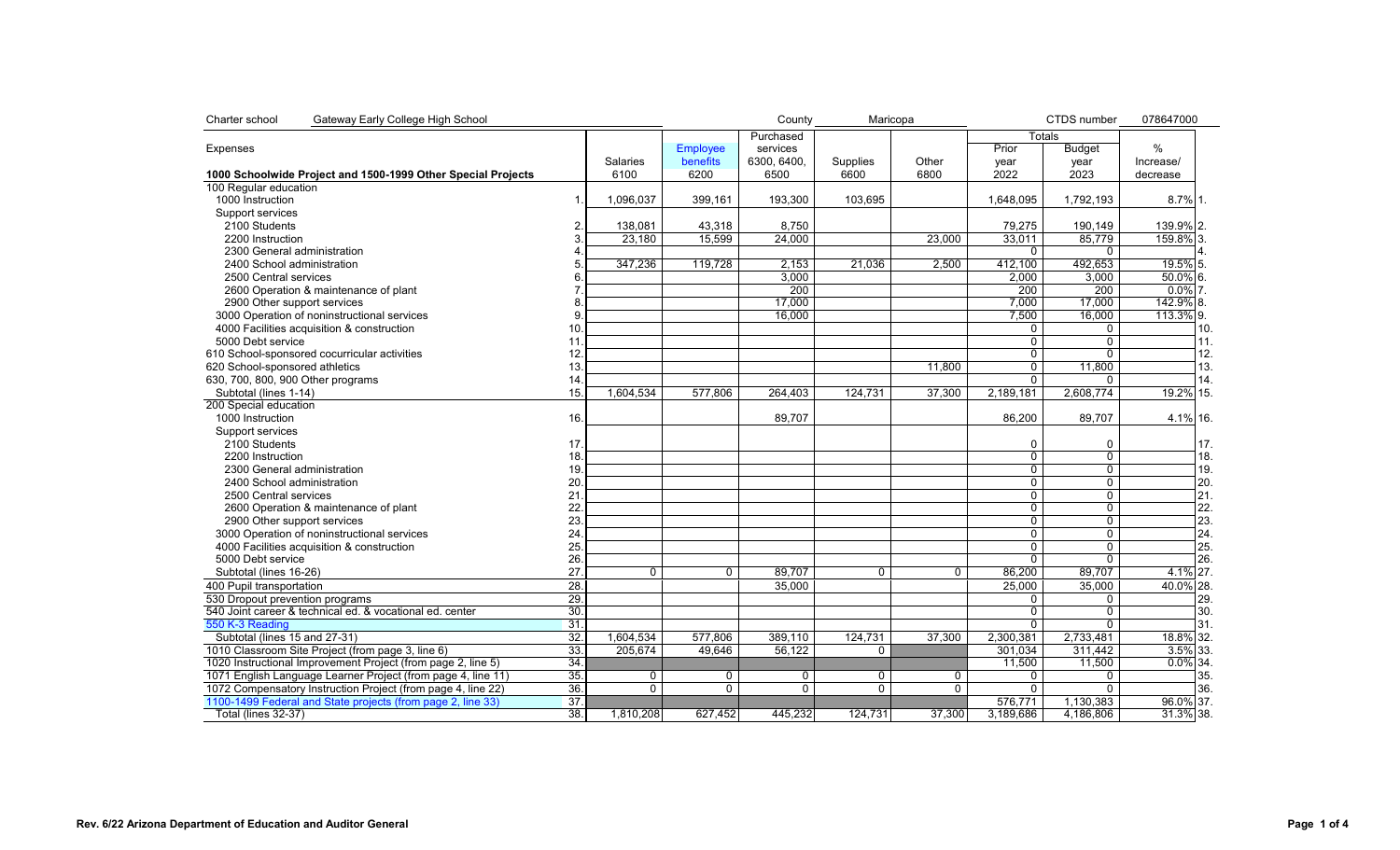### Charter school Gateway Early College High School Network Charter School County County Maricopa CTDS number 078647000

### **Federal and State projects**

|                                                          |                |                   |                    |                                                                              |           |                |                              | Program 200   Program 200 |
|----------------------------------------------------------|----------------|-------------------|--------------------|------------------------------------------------------------------------------|-----------|----------------|------------------------------|---------------------------|
|                                                          | Prior year     | Budget year       |                    |                                                                              |           |                | prior year                   | budget year               |
| 1100-1399 Federal projects                               | 2022           | 2023              |                    |                                                                              |           |                | 2022                         | 2023                      |
| 1. 1100-1130 ESEA Title I-Helping Disadvantaged Children | 118,516        | $144,992$ 1.      |                    | 1. Total all disability classifications                                      |           |                | 86,200                       | 89,707                    |
| 2. 1140-1150 ESEA Title II-Prof. Dev. And Technology     | 15,538         | 17,764 2.         |                    | 2. Gifted education                                                          |           |                |                              | $\Omega$                  |
| 3. 1160 ESEA Title IV-21st Century Schools               | 10,000         | $10,030$ 3.       |                    | 3. ELL incremental costs                                                     |           |                | $\Omega$                     | $\Omega$                  |
| 4. 1170-1180 ESEA Title V-Promote Informed Parent Choice | 0              | $0\vert 4$        |                    | 4. ELL compensatory instruction                                              |           |                | $\Omega$                     | $\mathbf{0}$              |
| 5. 1190 ESEA Title III-Limited Eng. & Immigrant Students | $\overline{0}$ | $\overline{0}$ 5. |                    | 5. Remedial education                                                        |           |                | $\Omega$                     | $\overline{0}$            |
| 6. 1200 ESEA Title VII-Indian Education                  | $\mathbf 0$    | 0 <sup>16</sup>   |                    | 6. Vocational and technical ed.                                              |           |                | $\Omega$                     | 0 <sup>16</sup>           |
| 7. 1210 ESEA Title VI-Flexibility and Accountability     | $\Omega$       | $\overline{0}$ 7. |                    | 7. Career education                                                          |           |                | $\Omega$                     | $\Omega$                  |
| 8. 1220 IDEA, Part B                                     | 33,261         | $53,421$ 8.       |                    | 8. Total (lines 1-7)                                                         |           |                | 86,200                       | 89,707 8                  |
| 9. 1230 Johnson-O'Malley                                 | 0              |                   | $\overline{0}$ 9.  |                                                                              |           |                |                              |                           |
| 10. 1240 Workforce Investment Act                        | 0              | $\mathbf 0$       | 10.                | 9. Expenses budgeted for transporting students with disabilities (as defined |           |                | $\Omega$                     | 0 <sub>9</sub>            |
| 11. 1250 AEA-Adult Education                             | $\Omega$       | $\Omega$          | 11.                | in A.R.S. §15-761) unique to the IEP                                         |           |                |                              |                           |
| 12. 1260-1270 Vocational Education-Basic Grants          | $\mathbf 0$    | $\mathbf 0$       | 12.                |                                                                              |           |                |                              |                           |
| 13. 1280 ESEA Title X-Homeless Education                 | $\overline{0}$ |                   | $\overline{0}$ 13. | <b>Instructional Improvement Project</b>                                     |           |                |                              |                           |
| 14. 1290 Medicaid Reimbursement                          | $\overline{0}$ |                   | $\overline{0}$ 14. | Indicate amounts budgeted in Project 1020 for the following:                 |           |                |                              |                           |
| 15. 1300 Charter School Implementation Proj. (Stimulus)  | $\overline{0}$ |                   | $0$ 15.            |                                                                              |           |                | Prior year                   | Budget year               |
| 16. 13 Impact Aid                                        | $\mathbf 0$    |                   | $0$ 16.            |                                                                              |           |                | 2022                         | 2023                      |
| 17. 1310-1399 Other Federal Projects                     | 399,456        | 904.176 17.       |                    | 1. Teacher compensation increases                                            |           |                | 0                            | $\Omega$                  |
| 18. Total federal projects (lines 1-17)                  | 576,771        | $1,130,383$ 18.   |                    | 2. Class size reduction                                                      |           |                | 0                            | $\mathbf 0$               |
| 1400-1499 State projects                                 |                |                   |                    | 3. Dropout prevention programs                                               |           |                | $\Omega$                     | $\Omega$                  |
| 19. 1400 Vocational Education                            | 0              | 0                 | 19.                | 4. Instructional improvement programs                                        |           |                | 11,500                       | 11,500                    |
| 20. 1410 Early Childhood Block Grant                     | $\mathbf 0$    | $\mathbf 0$       | 120.               | 5. Total Instructional Improvement (lines 1-4)                               |           |                | 11,500                       | 11,500                    |
| 21. 1420 Extended School Year-Pupils with Disabilities   | $\overline{0}$ |                   | $0$ 21.            |                                                                              |           |                |                              |                           |
| 22. 1425 Adult Basic Education                           | 0              | 0                 | $\mathsf{I}_{22}$  | <b>Proposed ratios for</b>                                                   |           |                | Selected expenses by type    |                           |
| 23. 1430 Chemical Abuse Prevention Programs              | $\Omega$       |                   | $\overline{0}$ 23. | special education                                                            |           |                | (Must be included on page 1) |                           |
| 24. 1435 Academic Contests                               | $\mathbf 0$    |                   | $0$ 24.            | Teacher-pupil                                                                | 1 to 25.0 | Audit services |                              | $\Omega$                  |
| 25. 1450 Gifted Education                                | $\mathbf 0$    |                   | $\overline{0}$ 25. | Staff-pupil                                                                  | 1 to 12.5 |                | Classroom instruction        | 2,193,342                 |
| 26. 1456 College Credit Exam Incentives                  | $\mathbf 0$    |                   | $\overline{0}$ 26. |                                                                              |           |                |                              |                           |
| 27. 1457 Results-based Funding                           | $\mathbf 0$    |                   | $0$   27.          | <b>State equalization assistance budgeted</b>                                |           |                |                              |                           |
| 28. 1460 Environmental Special Plate                     | $\mathbf 0$    |                   | $\overline{0}$ 28. | for food service expenses                                                    |           |                |                              |                           |
| 29. 1465 Charter School Stimulus Fund                    | $\mathbf 0$    |                   | $0$ 29.            | Enter the amount of State equalization assistance                            |           |                |                              |                           |
| 30. 14 Arizona Industry Credentials Incentive            | 0              |                   | $0$ 30.            | budgeted for food service, function 3100:                                    |           |                |                              | 7,500                     |
| 31. 1470-1499 Other State Projects                       | $\mathbf 0$    |                   | $0$ 31.            |                                                                              |           |                |                              |                           |
| 32. Total State projects (lines 19-31)                   | $\Omega$       |                   | $0^{\circ}32.$     | <b>Debt service</b>                                                          |           |                |                              |                           |
| 33. Total federal and State projects (lines 18 and 32)   | 576.771        | $1,130,383$ 33.   |                    | Interest 6850                                                                |           |                |                              |                           |

| <b>Capital acquisitions</b>                                | Prior year | Budget year |     |                                                         |            |             |  |
|------------------------------------------------------------|------------|-------------|-----|---------------------------------------------------------|------------|-------------|--|
|                                                            | 2022       | 2023        |     |                                                         |            |             |  |
| 1. 0181 Intangible assets                                  |            |             |     | <b>Estimated full-time equivalent teachers</b>          | Prior vear | Budget year |  |
| 2. 0191 Land and land improvements                         |            |             |     | $[A.R.S. §15-903(E)(2)]$                                | 2022       | 2023        |  |
| 3. 0192 Site improvements                                  |            |             |     | . Number of full-time equivalent certified teachers     | 4.00       | 4.00        |  |
| 4. 0194 Buildings and building improvements                |            |             |     | 2. Number of full-time equivalent noncertified teachers | 9.00       | $9.00$ 2.   |  |
| 5. 0196 Equipment                                          |            |             | -15 | 3. Number of full-time equivalent contract teachers     | 0.00       | $0.00$ 3.   |  |
| 6. 0198 Construction in progress                           |            |             |     |                                                         |            |             |  |
| 7. Total capital acquisitions (lines 1-6)                  |            |             |     |                                                         |            |             |  |
|                                                            |            |             |     |                                                         |            |             |  |
| 8. Total capital acquisitions if any budgeted on lines 1-6 |            |             |     |                                                         |            |             |  |

8. Total capital acquisitions, if any, budgeted on lines 1-6 above for the K-3 Reading Program

|                     | COUNTY |  |
|---------------------|--------|--|
|                     |        |  |
| <b>Special educ</b> |        |  |

| Special education programs by type |             |             |   |
|------------------------------------|-------------|-------------|---|
|                                    | Program 200 | Program 200 |   |
|                                    | prior year  | budget year |   |
|                                    | 2022        | 2023        |   |
| ity classifications                | 86,200      | 89,707      |   |
| )n                                 | 0           |             |   |
| al costs                           | 0           |             | З |
| tory instruction                   | 0           |             | 4 |
| ation                              | 0           |             | 5 |
| technical ed.                      | 0           |             | 6 |
| on                                 | 0           |             |   |
|                                    | 86.200      | 89.707      | E |

# 13. **Instructional Improvement Project**<br>14. Indicate amounts budgeted in Project 1020 for the t

# 22. 1425 Adult Basic Education 0 0 22. **Proposed ratios for Selected expenses by type** 23. **1430 chemical Abuse Prevention Prevention Prevention Prevention Programs (Must be included on page 1)**<br>24. Teacher-pupil 1to 25.0 Audit services  $25.$  Staff-pupil 1 to  $\overline{12.5}$  Classroom instruction  $2,193,342$ <br>26.

# 27. **State equalization assistance budgeted 128. blog food service expenses**

 $\begin{array}{ccc} 0 & \vert & 8. \end{array}$ 

Redemption of principal

| Budget year | Prior year |
|-------------|------------|
| 2023        | 2022       |
| $4.00$ 1    | 4.00       |
| 9.00        | 9.00       |
|             |            |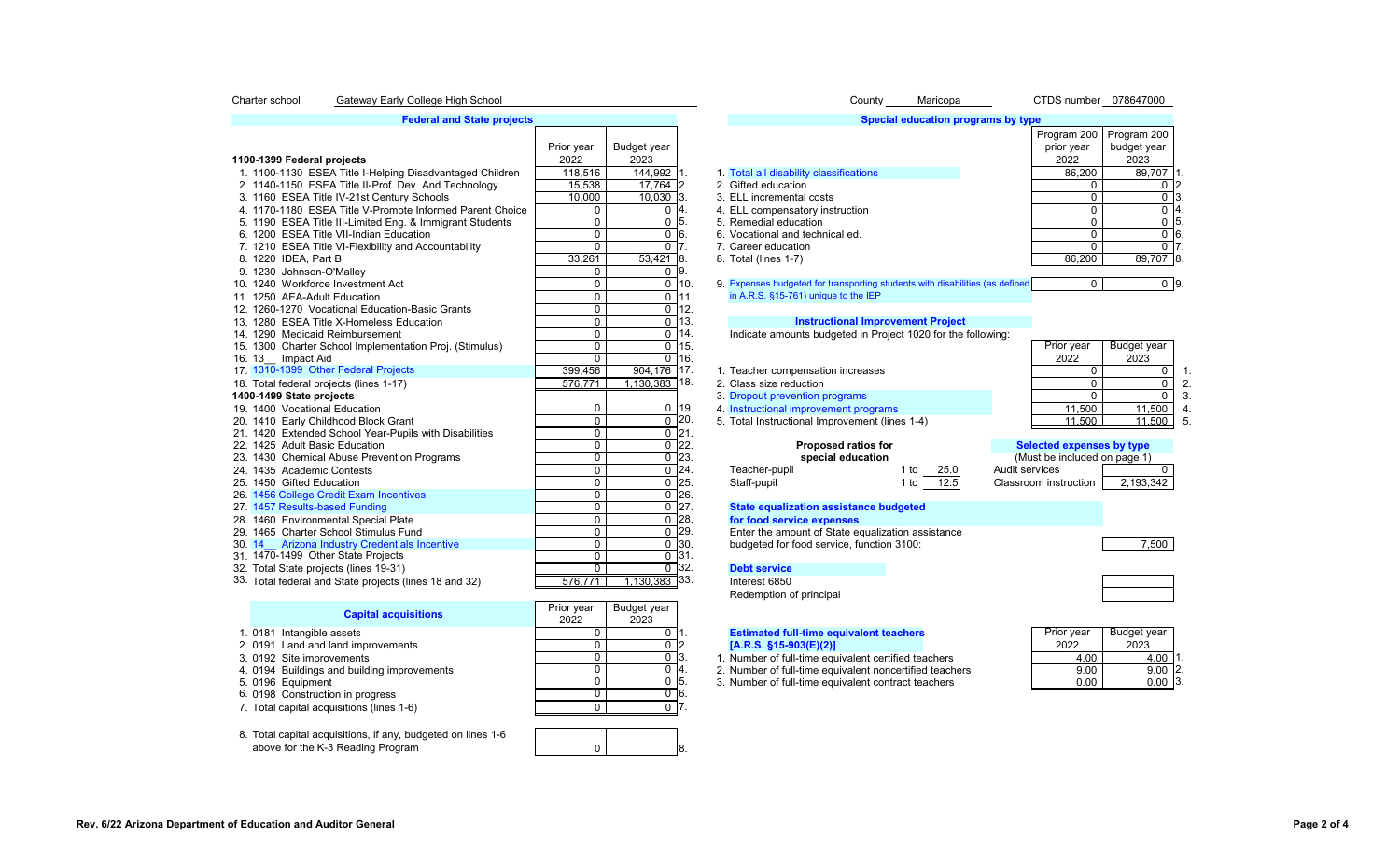## Charter school Gateway Early College High School County County Maricopa County Maricopa CTDS number 078647000

|                                              |                 | Employee | Purchased        |          |            | Totals      |            |
|----------------------------------------------|-----------------|----------|------------------|----------|------------|-------------|------------|
| <b>Expenses</b>                              | <b>Salaries</b> | benefits | services         | Supplies | Prior year | Budget year | Increase/  |
|                                              | 6100            | 6200     | 6300, 6400, 6500 | 6600     | 2022       | 2023        | decrease   |
| <b>Classroom Site Project 1010</b>           |                 |          |                  |          |            |             |            |
| 1000 Instruction                             | 205.674         | 49.646   | 56.122           |          | 301.034    | 311.442     | $3.5\%$ 1  |
| 2100 Support services-students               |                 |          |                  |          |            |             |            |
| 2200 Support services-instruction            |                 |          |                  |          |            |             |            |
| 2300 Support services-general administration |                 |          |                  |          |            |             |            |
| 3300 Community services operations           |                 |          |                  |          |            |             |            |
| Total Classroom Site Project (lines 1-5)     | 205,674         | 49,646   | 56,122           |          | 301,034    | 311,442     | $3.5\%$ 6. |

Classroom Site Project 1010 budgeted property payments

Redemption of principal

| ssroom Site Project TVTV buddeted property payments |  |
|-----------------------------------------------------|--|
| Property disbursements                              |  |
| Interest 6850                                       |  |
| Redemption of principal                             |  |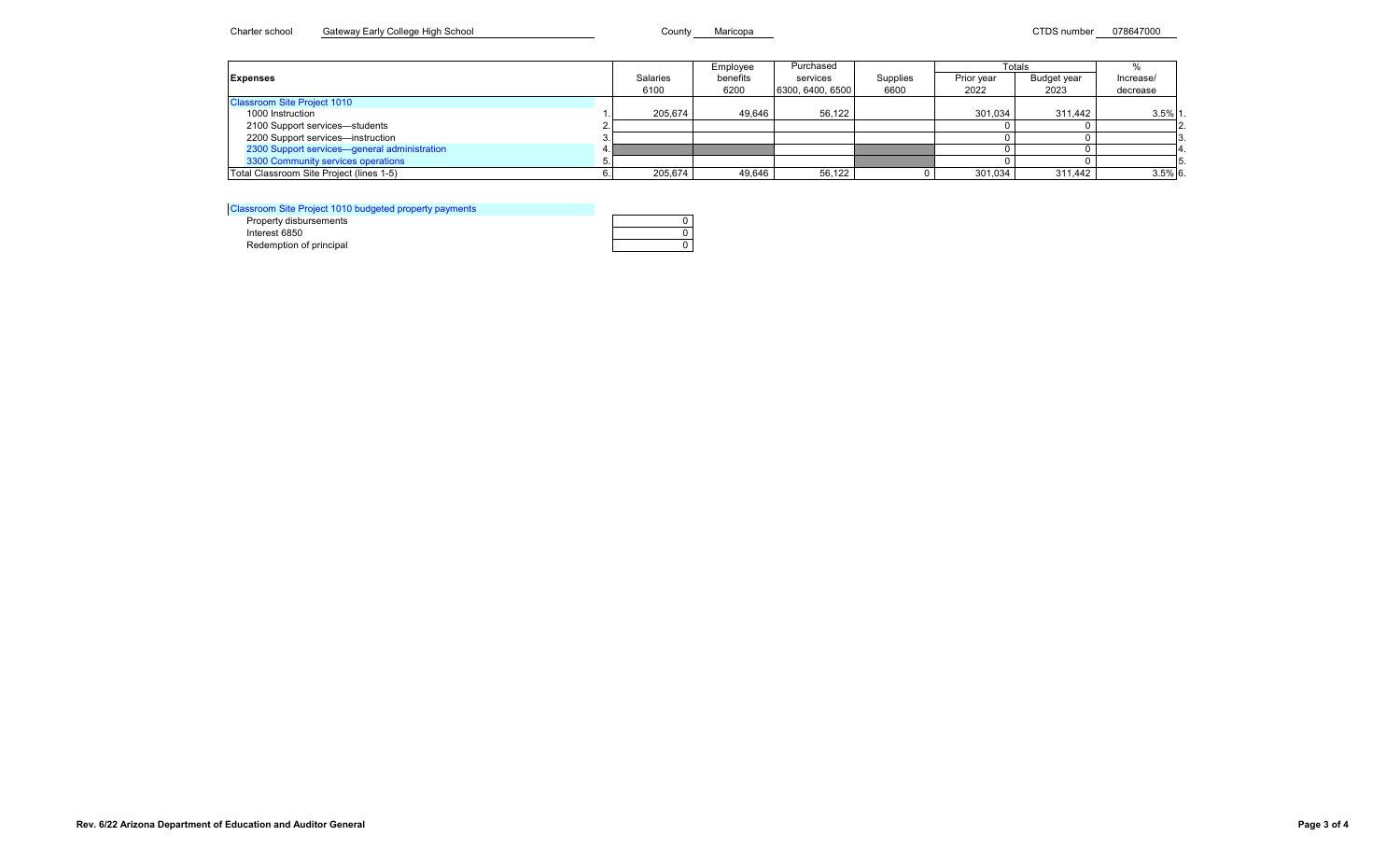|                                                |      |       | Number of     |          |          | Purchased   |          |       |            | <b>Totals</b> |           |
|------------------------------------------------|------|-------|---------------|----------|----------|-------------|----------|-------|------------|---------------|-----------|
|                                                |      |       | personnel     |          | Employee | services    |          |       |            |               | $\%$      |
| <b>Expenses</b>                                |      | Prior | <b>Budget</b> | Salaries | benefits | 6300, 6400, | Supplies | Other | Prior year | Budget year   | Increase/ |
|                                                |      | year  | year          | 6100     | 6200     | 6500        | 6600     | 6800  | 2022       | 2023          | decrease  |
| English Language Learner Project - 1071        |      |       |               |          |          |             |          |       |            |               |           |
| 260 Special education-ELL incremental costs    |      |       |               |          |          |             |          |       |            |               |           |
| 1000 Instruction                               |      | 0.00  |               |          |          |             |          |       | 0          | $\Omega$      |           |
| Support services                               |      |       |               |          |          |             |          |       |            |               |           |
| 2100 Students                                  | 2.   | 0.00  |               |          |          |             |          |       |            | $\Omega$      | 2.        |
| 2200 Instruction                               |      | 0.00  |               |          |          |             |          |       |            | $\Omega$      |           |
| 2300 General administration                    |      | 0.00  |               |          |          |             |          |       |            |               |           |
| 2400 School administration                     | 5.   | 0.00  |               |          |          |             |          |       |            |               |           |
| 2500 Central services                          | 6    | 0.00  |               |          |          |             |          |       |            |               | 6.        |
| 2600 Operation & maintenance of plant          |      | 0.00  |               |          |          |             |          |       |            |               |           |
| 2900 Other support services                    | 8.   | 0.00  |               |          |          |             |          |       |            |               | 8.        |
| Program 260 subtotal (lines 1-8)               | 9    | 0.00  | 0.00          | $\Omega$ |          | $\Omega$    | $\Omega$ | 0     |            |               | <b>9.</b> |
| 430 Pupil Transportation-ELL incremental costs |      |       |               |          |          |             |          |       |            |               |           |
| Support services                               |      |       |               |          |          |             |          |       |            |               |           |
| 2700 Student transportation                    | 10.  | 0.00  |               |          |          |             |          |       | r          | n             |           |
| Total expenses (lines 9 and 10)                | 11.1 | 0.00  | 0.00          | 0        | 0        | $\Omega$    | $\Omega$ | 0     |            |               |           |

Charter School Gateway Early College High School County Maricopa 078647000

|                                                       |      |       | Number of     |                 |          | Purchased   |          |          |            | Totals      |           |     |
|-------------------------------------------------------|------|-------|---------------|-----------------|----------|-------------|----------|----------|------------|-------------|-----------|-----|
|                                                       |      |       | personnel     |                 | Employee | services    |          |          |            |             | $\%$      |     |
| <b>Expenses</b>                                       |      | Prior | <b>Budget</b> | <b>Salaries</b> | benefits | 6300, 6400, | Supplies | Other    | Prior year | Budget year | Increase/ |     |
|                                                       |      | year  | year          | 6100            | 6200     | 6500        | 6600     | 6800     | 2022       | 2023        | decrease  |     |
| Compensatory Instruction Project - 1072               |      |       |               |                 |          |             |          |          |            |             |           |     |
| 265 Special education-ELL compensatory instruction    |      |       |               |                 |          |             |          |          |            |             |           |     |
| 1000 Instruction                                      | 12.  | 0.00  |               |                 |          |             |          |          | $\Omega$   | $\Omega$    |           | 12. |
| Support services                                      |      |       |               |                 |          |             |          |          |            |             |           |     |
| 2100 Students                                         | 13.  | 0.00  |               |                 |          |             |          |          | C          |             |           | 13  |
| 2200 Instruction                                      | 14.  | 0.00  |               |                 |          |             |          |          | 0          |             |           | 14. |
| 2300 General administration                           | 15.  | 0.00  |               |                 |          |             |          |          |            |             |           | 15  |
| 2400 School administration                            | 16.  | 0.00  |               |                 |          |             |          |          |            |             |           | 16  |
| 2500 Central services                                 |      | 0.00  |               |                 |          |             |          |          |            |             |           | 17. |
| 2600 Operation & maintenance of plant                 | 18.  | 0.00  |               |                 |          |             |          |          |            |             |           | 18  |
| 2900 Other support services                           | 19   | 0.00  |               |                 |          |             |          |          |            |             |           | 19  |
| Program 265 subtotal (lines 12-19)                    | 20.  | 0.00  | 0.00          | $\Omega$        | 0        |             | $\Omega$ | $\Omega$ |            |             |           | 20  |
| 435 Pupil transportation—ELL compensatory instruction |      |       |               |                 |          |             |          |          |            |             |           |     |
| Support services                                      |      |       |               |                 |          |             |          |          |            |             |           |     |
| 2700 Student transportation                           | 21   | 0.00  |               |                 |          |             |          |          | C          |             |           | 21  |
| Total expenses (lines 20 and 21)                      | 22.1 | 0.00  | 0.00          |                 | 0        |             |          | 0        |            |             |           | 22. |